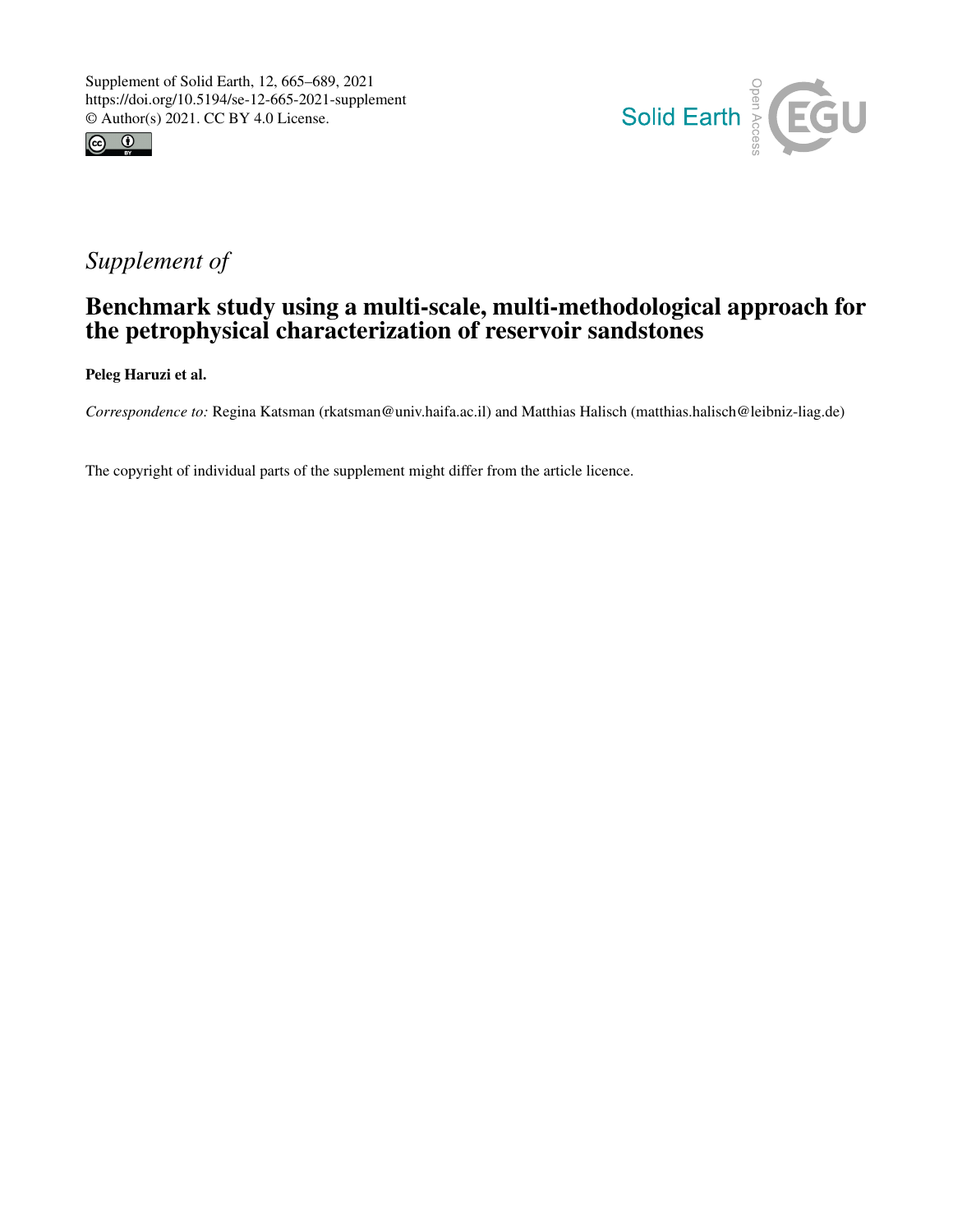This Supplementary material contains two sections:  $S.1 - A$  link to a data repository with datasets related to the samples S1, S2, S3 explored in the paper; S.2 - Definition and explanations regarding Euler characteristic

## **Supplement Sect. S.1 - A link to a data repository with datasets related to the samples S1, S2, S3 explored in the paper**

#### <https://doi.org/10.1594/PANGAEA.907552>

### Description:

The datasets contain:

1. One file with data for grain size analysis: grain\_size\_S1\_S2\_S3.xls. It includes data for samples S1, S2, S3 in 3 tabs.

- 2. Three files for mercury intrusion porosimetry: MIP\_S1.TXT, MIP\_S2.TXT, MIP\_S3.TXT.
- 3. Three files for XRD analysis: XRD\_S1.doc, XRD\_S2.doc, XRD\_S3.doc.
- 4. Data for porosity and permeability measurements for three samples:

por\_perm\_S1\_S2\_S3.xlsx.

5. Three micro micro-CT image stacks for S1, S2, S3: S1\_CT.zip, S2\_CT.zip, S3\_CT.zip